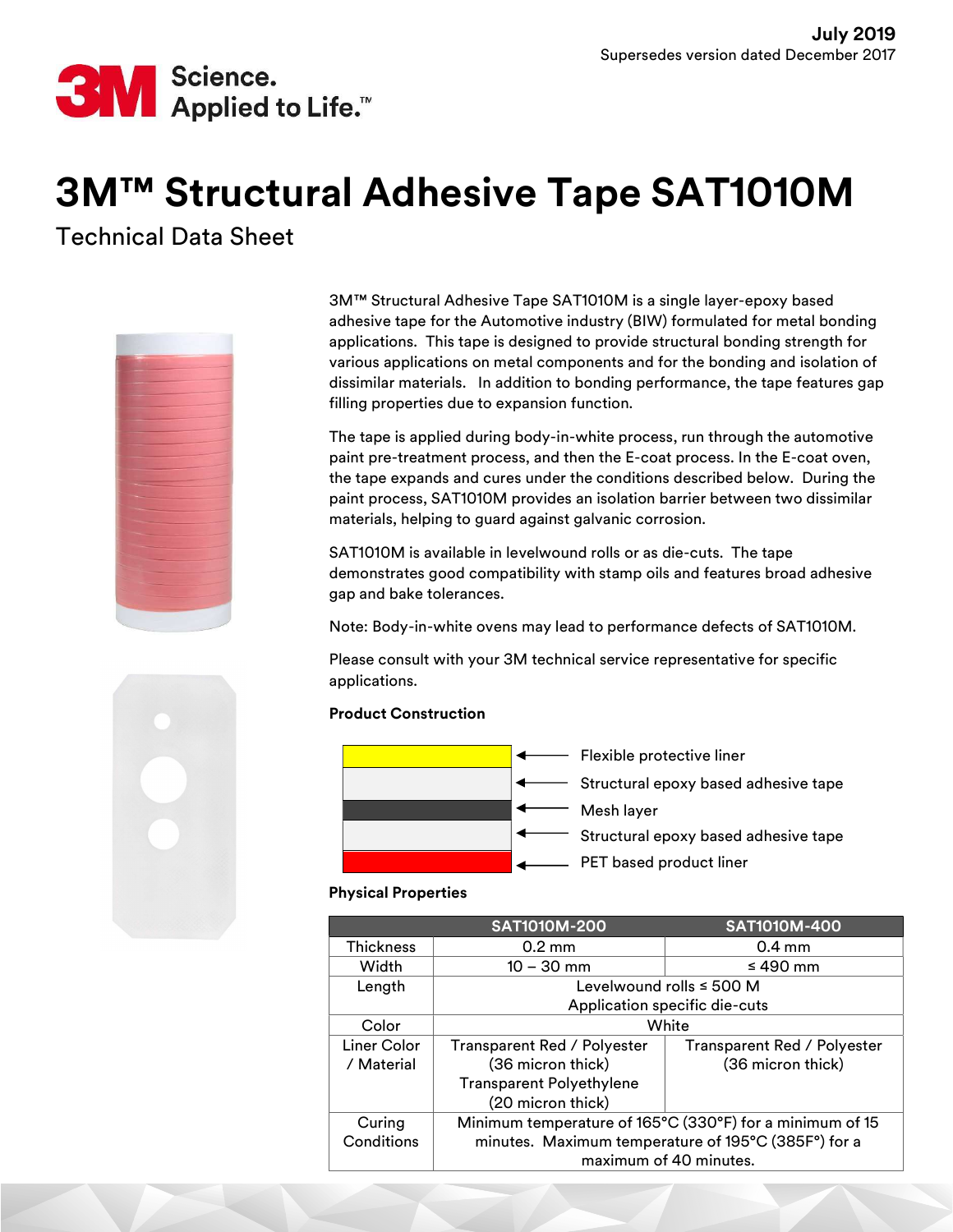## Features, Advantages, and Benefits

| <b>Feature</b>                                                                                 | <b>Advantages</b>                                                                       | <b>Benefits</b>                                                              |  |
|------------------------------------------------------------------------------------------------|-----------------------------------------------------------------------------------------|------------------------------------------------------------------------------|--|
| Wide range of cure or<br>processing profiles                                                   | Bonds to metal with stamping lubes                                                      | Reduces manufacturing costs<br>associated with material prep and<br>cleaning |  |
|                                                                                                | Cure can be consolidated with other<br>process steps                                    | Simplifies manufacturing process                                             |  |
|                                                                                                |                                                                                         | Fits into existing processes                                                 |  |
| Stable at a controlled room<br>temperature 21°C/70°F (+/-2)<br>up to 6 months after production | Does not require low temperature<br>storage -- compared to structural<br>adhesive films | Increased user flexibility                                                   |  |
| Tape can be dispensed via                                                                      | Controlled application                                                                  | Worry-free assembly                                                          |  |
| automation                                                                                     |                                                                                         | Improves quality by reducing variability<br>of application                   |  |
|                                                                                                |                                                                                         | Repeatable process                                                           |  |
| Adheres to multiple materials                                                                  | Bonds different materials in car                                                        | Helps enable lightweighting                                                  |  |
| Expands during cure                                                                            | Seals and bonds metals                                                                  | May help reduce corrosion warranty                                           |  |
|                                                                                                | Helps prevent water ingress that<br>could lead to corrosion                             | claims in some applications                                                  |  |
|                                                                                                | Provides gap filling                                                                    |                                                                              |  |
| Easy to use tape format                                                                        | Supplied as a ready to apply product<br>with the ability to be applied in               | Improves quality by reducing variability<br>of application                   |  |
|                                                                                                | defined locations                                                                       | Cleaner application than liquid<br>adhesives                                 |  |
|                                                                                                |                                                                                         | Reduction in rework                                                          |  |
|                                                                                                | <b>Consistent thickness</b>                                                             | Improves quality by reducing variability<br>of application                   |  |

#### Performance Properties

The following performance values are the results of illustrative lab test measures and shall not be considered as a commitment from 3M. The values presented are typical and are not to be used for specification purposes.

These products have been tested using a standard curing temperature of 180°C (363.2°F) for 30 min and standard paint curing conditions:

| Test                               | <b>Substrate and Conditions</b>                         | <b>Results</b>           |
|------------------------------------|---------------------------------------------------------|--------------------------|
| <b>OLS (DIN EN 1465)</b>           | Steel 50G/50G HD 0.8 mm                                 | Room Temperature: 14 MPa |
|                                    | Oil 3g/m <sup>2</sup> Fuchs <sup>™</sup> Anticorit 4107 | 80°C (176°F): 9 MPa      |
|                                    |                                                         | -30°C (-22°F): 13 MPa    |
| T-Peel (DIN EN 1464)               | Steel 50G/50G HD 0.8 mm                                 | Room Temperature: 5 N/mm |
|                                    | Oil 3g/m <sup>2</sup> Fuchs <sup>™</sup> Anticorit 4107 |                          |
| E-Module to ASTM 638               |                                                         | 2460 MPa                 |
| Elongation to ASTM 638             |                                                         | 5%                       |
| <b>Volume-Expansion FLTM BV108</b> |                                                         | ca 10%*                  |

\* Depending on process parameter

Fuchs is a trademark of Fuchs Industrial